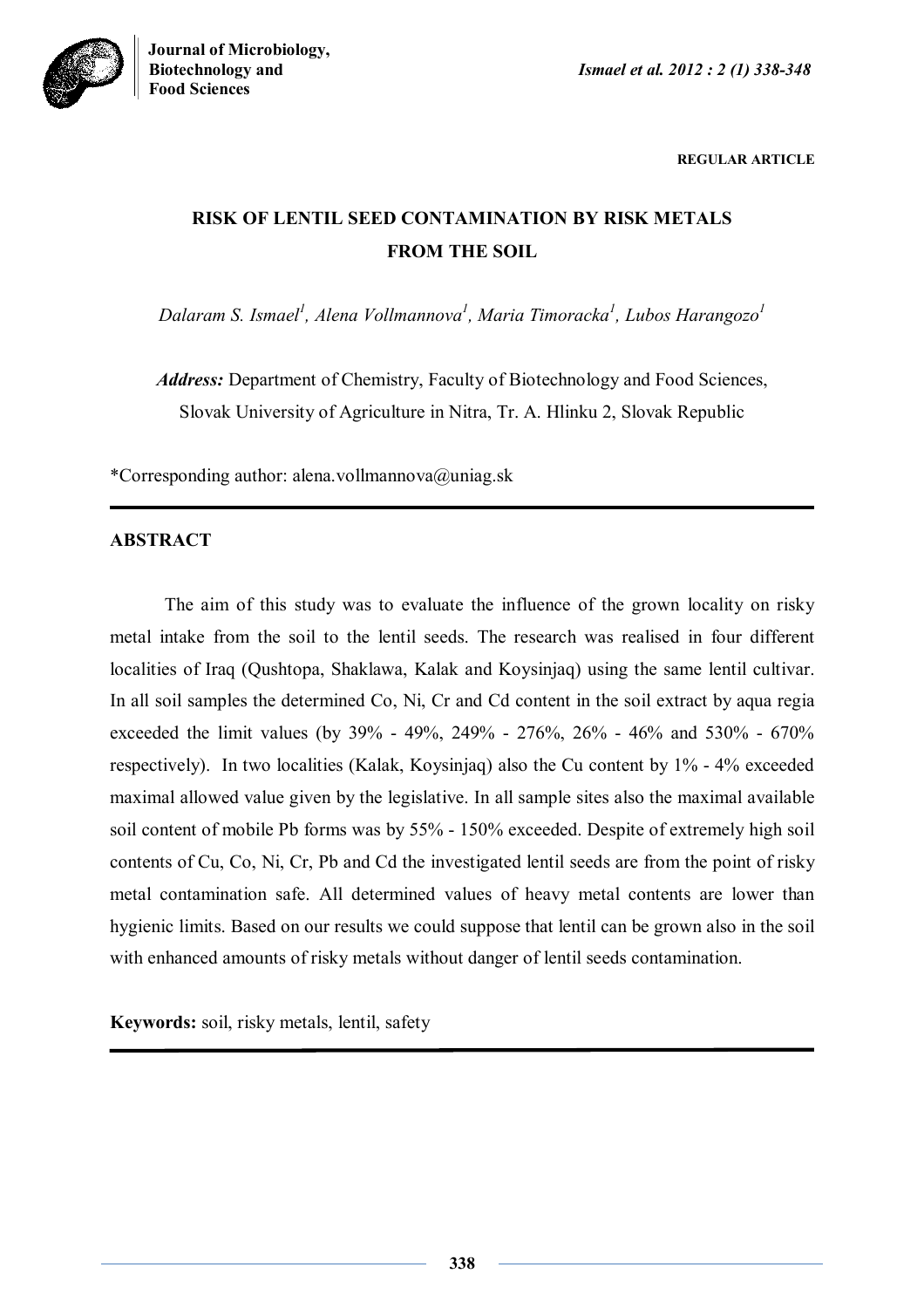#### **INTRODUCTION**

Heavy metals are potential environmental contaminants with the capability of causing human health problems if present to excess in the food. They are given special attention throughout the world due to their toxic effects even at very low concentrations **(Das, 1990)**. Several cases of human disease, disorders, malfunction and malformation of organs due to metal toxicity have been reported **(Jarup, 2003)**. Many studies pointed out that legumes and cereals contaminated with different levels of heavy metals. The level of heavy metals in foodstuffs have been reported around the world; from East Asia **(Wu Leung and Butrum, 1972)**, Sweden **(Jorhem and Sundstroem, 1993)**, USA **(Pennington** *et al***., 1995 a,b)**, China **(Zhang** *et al***. 1998)**, Nigeria **(Onianwa** *et al***., 1999)**, Italy **(Conti** *et al***., 2000)**, and Turkey **(Saracoglu** *et al.***, 2004)**. Currently, contamination of soil in cultivated fields with toxic heavy metals such as cadmium, copper, nickel and zinc has emerged as a new threat to agriculture **(Singh** *et al.***, 2007)**. Cadmium is an unnecessary element for both plants and animals and has toxic effects when its concentration has exceeded a limit. Generally, it makes negative effect on their metabolisms by influencing the activity of cellular enzymes **(Yang** *et al***., 1986)**. Many studies have been carried out on the effects of cadmium on plants. They showed that, cadmium in certain amounts inhibited the germination and development of the plants **(Aydinalp and Marinova, 2009)**. Trace heavy metals are significant in nutrition, either for their essential nature or their toxicity. Copper and zinc are known to be essential and may enter the food materials from soil through mineralization by crops or environmental contamination with metal-based pesticides. Excessive intake of either copper or zinc has been reported to be toxic **(Somer, 1974; Graham and Cordano, 1976; Prasad, 1976; Fairweather-Tait, 1988)**. Cadmium and lead are among the most abundant heavy metals and are particularly toxic. The excessive content of these metals in food is associated with etiology of a number of diseases **(WHO, 1992, 1995)**. Cadmium exposure may cause kidney damage and/or skeletal damage **(WHO, 1992; and Jarup** *et al***., 1998)**. Lead is accumulated in the skeleton and cause renal tubular damage and may also give rise to kidney damage **(WHO, 1995)**. International Agency for Research on Cancer (IARC) classified cadmium and lead as human carcinogen **(IARC, 1993; Steenland and Boffetta, 2000)**. The physiology and biochemistry of the toxic effects of zinc in plants are likely to be similar to those reported for other heavy metals; however, zinc is not considered to be highly phytotoxic **(Kabata-Pendias and Pendias, 1973)**. Although, the effects of the individual heavy metals on plants have been evaluated by many studies **(Brown and Wilkins, 1986; Shafig** *et al***., 2008; Shafiq and**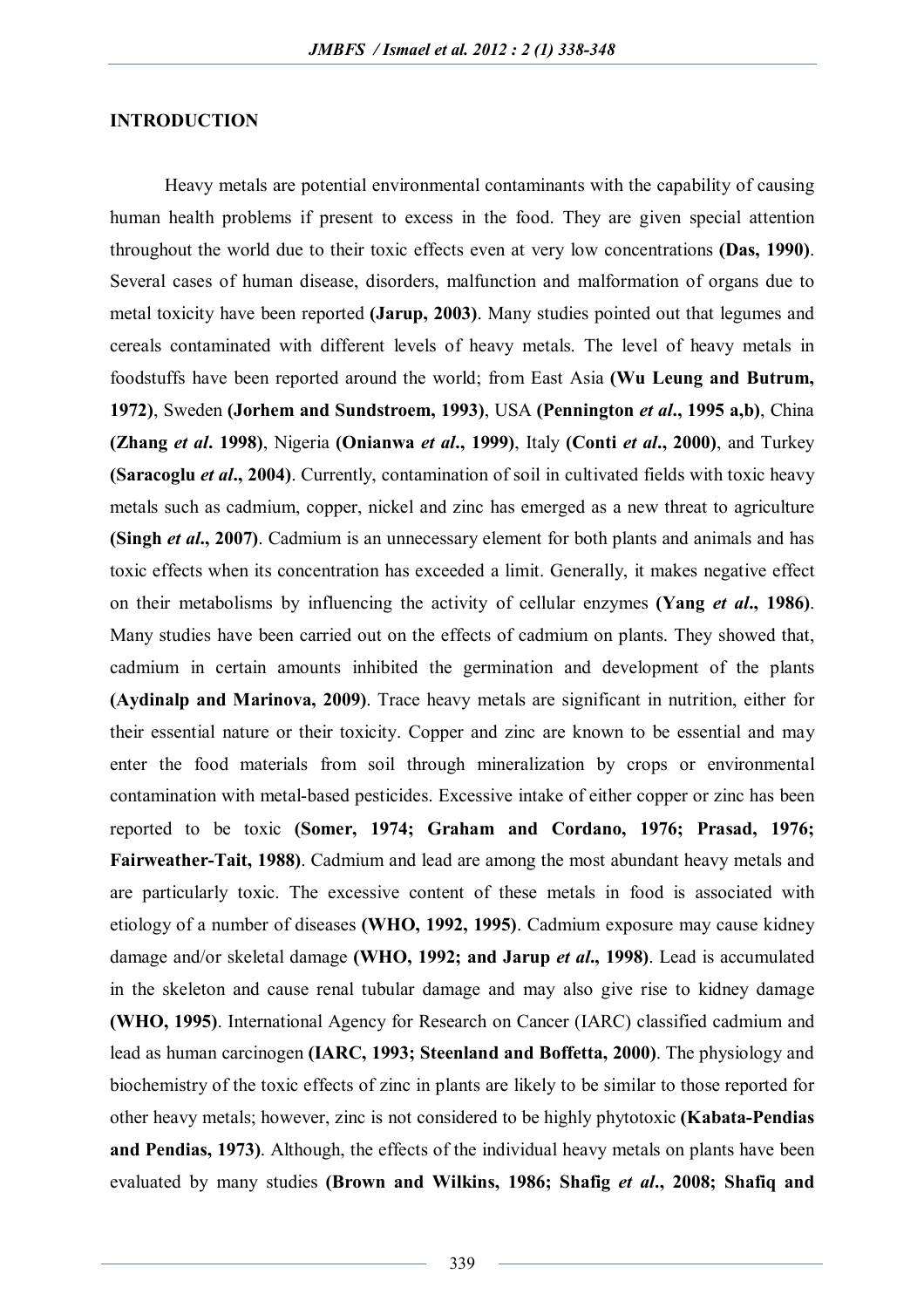**Iqbal, 2005; Kabir** *et al.***, 2008**), limited information is available on the effects of heavy metal mixture on plant species. The aim of this study was to evaluate the influence of the grown locality on risky metal intake from the soil to the lentil seeds. The research was realised in four different localities of Iraq (Qushtopa, Shaklawa, Kalak and Koysinjaq) using the same lentil cultivar.

#### **MATERIAL AND METHODS**

The soil and lentils samples were collected in four localities of Iraq (Qushtopa, Shaklawa, Kalak and Koysinjaq) with different soil properties. The soil was sampled by valid methods from two horizons (A: 0-0.2 m; B: 0.3-0.45 m) with pedological probe GeoSampler fy. Fisher. In each soil sample the exchangeable reaction (pH/KCl), the contents of available nutrients (K, Mg, P) and mobile forms of Ca according Mehlich II., content of humus by Tjurin method and contents of N-NH<sup>4</sup> and N-NO<sup>3</sup> were determined. Pseudototal content of risk metals including all of the forms besides residual metal fraction was assessed in solution of *aqua regia* and content of mobile forms of selected heavy metals in soil extract of NH<sub>4</sub>NO<sub>3</sub>  $(c = 1 \text{ mol.dim}^3)$ . Gained results were evaluated according **Council Directive 86/278/EEC.** Risky element contents in legume seeds were determined after mineralization by wet way using the atomic absorption spectrometry, too. Analytical method was flame AAS (AAS Varian AA Spectr DUO 240 FS/240Z/UltrAA). The content od risky elements in lentil seeds were evaluated according to **Commission Regulation EC No. 1881/2006**.

#### **RESULTS AND DISCUSSION**

The soil as a starting place for input of risk substances into a human food chain is continually monitored. The necessity to monitor the soil contaminant contents is especially important in vicinity of industrial sources from the aspect of food safety and quality assurance.

The soil reaction in all investigated soil samples from four different localities was alkaline. Soil reaction has a major effect on the uptake of many risky elements; the most of them become more available to plants as pH decreases. The supply of humus is very small to small, content of Mg is very high, K content is high till very high, but in the soil samples there is very low till medium P content (Table 1).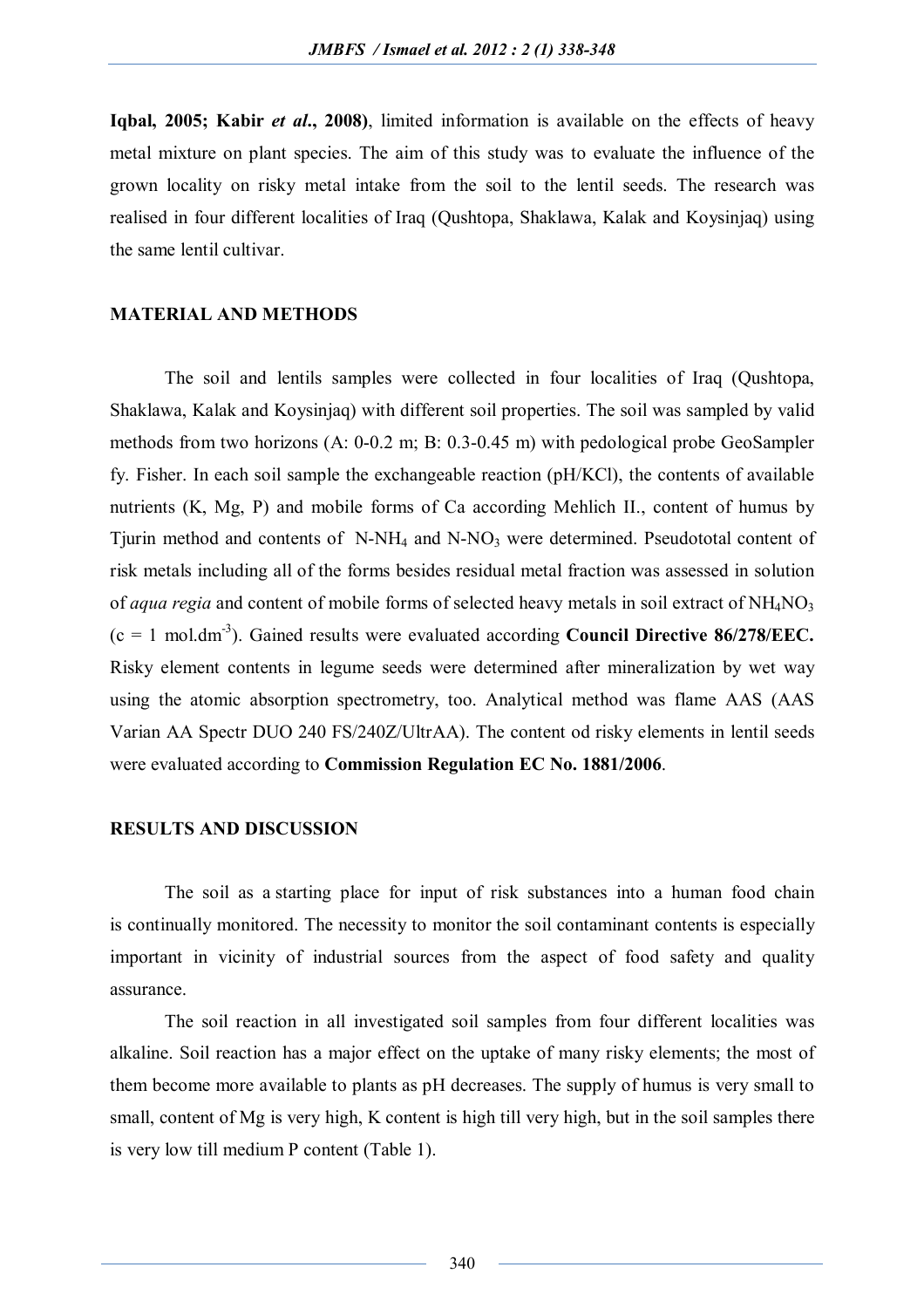| Soil | Locality  | pH(KCl) |          | <b>MELICH II.</b> $(mg.kg^{-1})$ |        | $C_{ox.}$<br>$(\%)$ | <b>Humus</b><br>(%) | $N-$<br>NH <sub>4</sub> | $N-$<br>NO <sub>3</sub> |      |
|------|-----------|---------|----------|----------------------------------|--------|---------------------|---------------------|-------------------------|-------------------------|------|
|      |           |         | Ca       | Mg                               | K      | P                   |                     |                         |                         |      |
| 1A   | Qushtopa  | 7.43    | 8264.80  | 370.80                           | 348.85 | 24.46               | 0.47                | 0.81                    | 12.00                   | 1.56 |
| 1B   | Qushtopa  | 7.33    | 10524.00 | 381.20                           | 278.10 | 16.57               | 0.58                | 1.00                    | 8.77                    | 1.44 |
| 2A   | Shaklawa  | 7.54    | 8959.60  | 392.80                           | 410.40 | 36.89               | 0.61                | 1.05                    | 11.48                   | 4.94 |
| 2B   | Shaklawa  | 7.45    | 8881.20  | 388.40                           | 351.35 | 26.08               | 0.65                | 1.12                    | 9.80                    | 1.81 |
| 3A   | Kalak     | 7.48    | 9006.00  | 412.20                           | 797.40 | 39.49               | 0.68                | 1.17                    | 11.50                   | 0.94 |
| 3B   | Kalak     | 7.39    | 8499.40  | 406.20                           | 305.65 | 40.57               | 0.51                | 0.88                    | 9.09                    | 0.92 |
| 4A   | Koysinjaq | 7.43    | 8233.80  | 387.00                           | 314.15 | 27.81               | 0.47                | 0.81                    | 8.77                    | 0.53 |
| 4B   | Koysinjaq | 7.47    | 10022.00 | 396.40                           | 275.30 | 11.82               | 0.65                | 1.12                    | 6.27                    | 0.90 |

In all soil samples the determined Co, Ni, Cr and Cd content in the soil extract by *aqua regia* exceeded the limit values (by 39% - 49%, 249% - 276%, 26% - 46% and 530% - 670% respectively). In two localities (Kalak, Koysinjaq) also the Cu content by 1-4% exceeded maximal allowed value given by the legislative (Table 2).

Movement of metals through soil profile is considered a slow process and the surface soil accumulate higher concentrations than lower horizon **(Kuhad** *et al***. 1989; Salmasi & Tavassoli, 2006; Lamy** *et al***., 2006; Murtaza** *et al***., 2008).** Our results did not confirm these findings, because in some localities the higher metal content was determined in lower horizon.

|             | Locality  | $(mg.kg^{-1})$<br>Aqua regia |       |       |        |                |       |      |  |  |
|-------------|-----------|------------------------------|-------|-------|--------|----------------|-------|------|--|--|
| <b>Soil</b> |           | Zn                           | Cu    | Co    | Ni     | $\mathbf{C}$ r | Pb    | Cd   |  |  |
| 1A          | Qushtopa  | 66.60                        | 28.80 | 21.40 | 139.60 | 63.60          | 18.40 | 2.68 |  |  |
| 1B          | Qushtopa  | 66.60                        | 29.00 | 21.80 | 143.40 | 65.00          | 18.80 | 2.52 |  |  |
| 2A          | Shaklawa  | 67.20                        | 29.80 | 22.20 | 144.20 | 66.40          | 20.00 | 2.70 |  |  |
| 2B          | Shaklawa  | 67.80                        | 28.80 | 20.80 | 142.60 | 63.00          | 17.60 | 2.62 |  |  |
| 3A          | Kalak     | 68.20                        | 30.20 | 22.00 | 143.00 | 65.80          | 18.60 | 2.84 |  |  |
| 3B          | Kalak     | 69.00                        | 30.00 | 21.60 | 146.80 | 66.20          | 18.40 | 2.62 |  |  |
| 4A          | Koysinjaq | 68.20                        | 29.80 | 21.40 | 147.80 | 64.00          | 19.60 | 2.96 |  |  |
| 4B          | Koysinjaq | 72.20                        | 31.20 | 22.40 | 150.20 | 73.00          | 18.80 | 3.08 |  |  |
|             | Limit     | 100.00                       | 30.00 | 15.00 | 40.00  | 50.00          | 25.00 | 0.40 |  |  |

**Table 2** Content of risk metals in soil extract by *aqua regia*

In Table 3 contents of mobile forms of selected heavy metals in soil extract by  $NH<sub>4</sub>NO<sub>3</sub>$  (c = 1 mol.dm<sup>-3</sup>) are presented. Gained results were evaluated according to the valid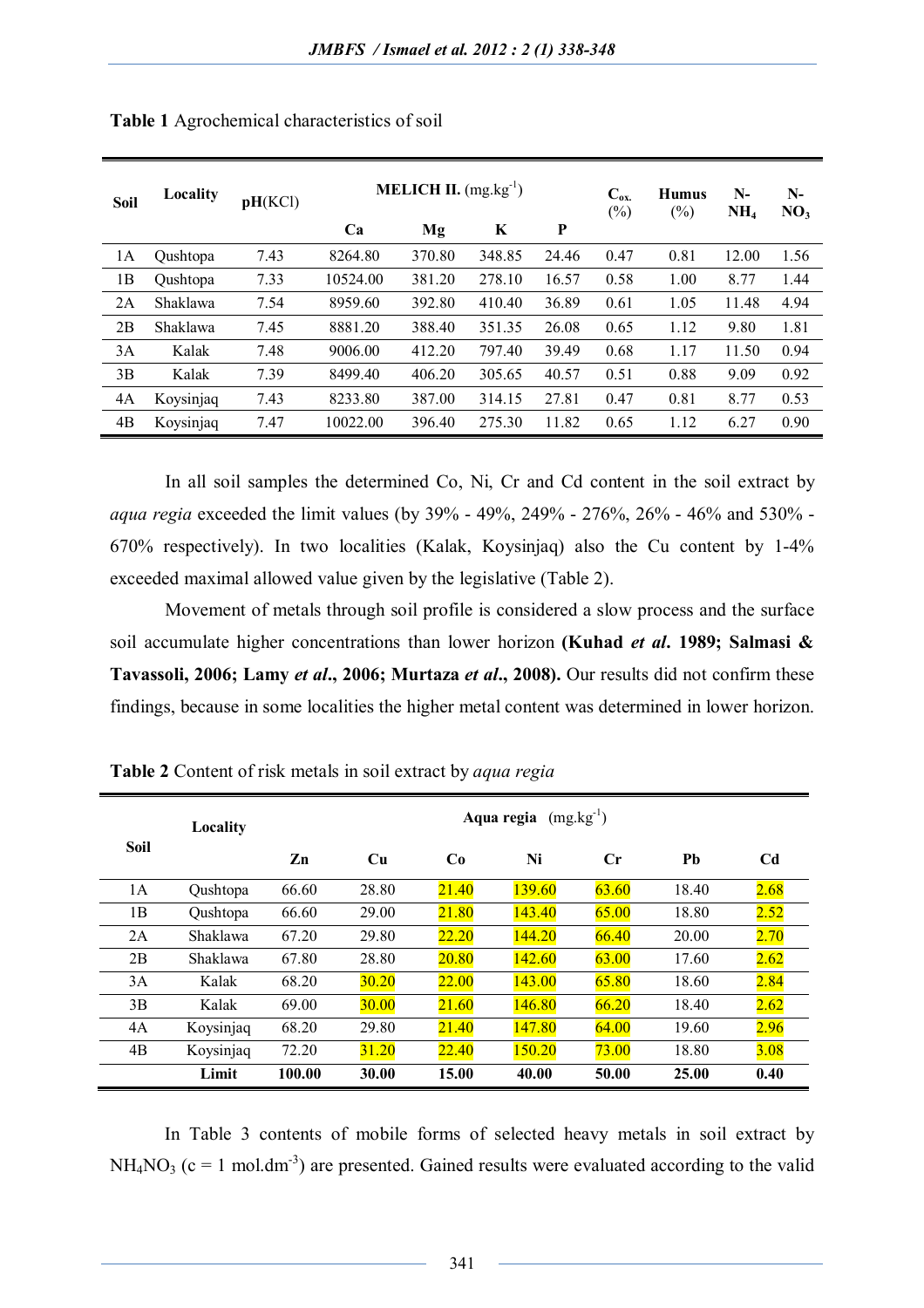legislative. The limit values of risk elements according this legislative norm are considered to be critical values of agricultural soil in relationship to the plant. In all sample sites only the maximal available soil content of mobile Pb forms was by 55-150% exceeded.

|             |           | 1 mol.dm <sup>-3</sup> $NH_4NO_3$ (mg.kg <sup>-1</sup> ) |                        |       |       |                |       |                |  |
|-------------|-----------|----------------------------------------------------------|------------------------|-------|-------|----------------|-------|----------------|--|
| <b>Soil</b> | Locality  | $Z_{n}$                                                  | $\mathbf{C}\mathbf{u}$ | Co    | Ni    | $\mathbf{C}$ r | Pb    | C <sub>d</sub> |  |
|             |           |                                                          |                        |       |       |                |       |                |  |
| 1A          | Qushtopa  | 0.050                                                    | 0.050                  | 0.115 | 0.170 | 0.020          | 0.155 | 0.067          |  |
| 1B          | Qushtopa  | 0.055                                                    | 0.065                  | 0.155 | 0.250 | 0.020          | 0.225 | 0.054          |  |
| 2A          | Shaklawa  | 0.050                                                    | 0.080                  | 0.135 | 0.195 | 0.020          | 0.180 | 0.059          |  |
| 2B          | Shaklawa  | 0.045                                                    | 0.075                  | 0.140 | 0.220 | 0.015          | 0.190 | 0.064          |  |
| 3A          | Kalak     | 0.045                                                    | 0.065                  | 0.135 | 0.230 | 0.020          | 0.200 | 0.065          |  |
| 3B          | Kalak     | 0.055                                                    | 0.070                  | 0.150 | 0.225 | 0.015          | 0.200 | 0.077          |  |
| 4A          | Koysinjaq | 0.060                                                    | 0.080                  | 0.170 | 0.280 | 0.030          | 0.250 | 0.064          |  |
| 4B          | Koysinjaq | 0.060                                                    | 0.065                  | 0.155 | 0.225 | 0.015          | 0.195 | 0.044          |  |
|             | Limit     | 2.00                                                     | 1.00                   |       | 1.50  |                | 0.10  | 0.10           |  |

**Table 3** Content of risk metals in soil extract by  $NH_4NO_3$  ( $c = 1$  mol.dm<sup>-3</sup>).

In Table 4 the determined contents of macronutrients are presented. Lentil is now considered as one of the most beneficial legumes for health **(Combe** *et al***., 2004)**. It is a valuable source of proteins, starch and non-starchy carbohydrates, minerals and micronutrients. The determined Na in our lentil samples was lower, but P, Ca and Fe contents were higher than those in work of authors **Zia-Ul-Haq** *et al.* **(2011)**. The contents of K and Mn were similar in both of works.

| <b>Seeds</b> | Locality  | <b>Macroelement content</b> $(mg_kkg^{-1})$ |       |      |      |        |       |       |      | $\frac{0}{0}$ |
|--------------|-----------|---------------------------------------------|-------|------|------|--------|-------|-------|------|---------------|
|              |           | K                                           | Na    | Ca   | Mg   |        |       | Fe    | Mn   | DM            |
|              | Qushtopa  | 7471                                        | 244   | 1820 | 1162 | 3433.4 | 35000 | 74    | 19   | 92,1          |
| 2            | Shaklawa  | 7476.5                                      | 157   | 1704 | 1126 | 3721   | 33600 | 74.5  | 18,9 | 91,9          |
| 3            | Kalak     | 7973                                        | 119.5 | 2162 | 1212 | 5286   | 33600 | 125,7 | 23,2 | 91,65         |
| 4            | Koysinjaq | 8089,5                                      | 98,5  | 1712 | 1124 | 4689.4 | 34300 | 102,5 | 20.4 | 91,85         |

**Table 4** Content of macronutrients in lentil seeds.

Heavy metal accumulation in plants depends upon plant species, and the efficiency of different plants in absorbing metals is evaluated by either plant uptake or soil-toplant transfer factors of the metals **(Rattan** *et al***., 2005).**

Despite of extremely high soil contents of Cu, Co, Ni, Cr, Pb and Cd the investigated lentil seeds are from the point of risky metal contamination safe (Figure 1–7). All determined values of heavy metal contents are lower than hygienic limits. Based on our results we could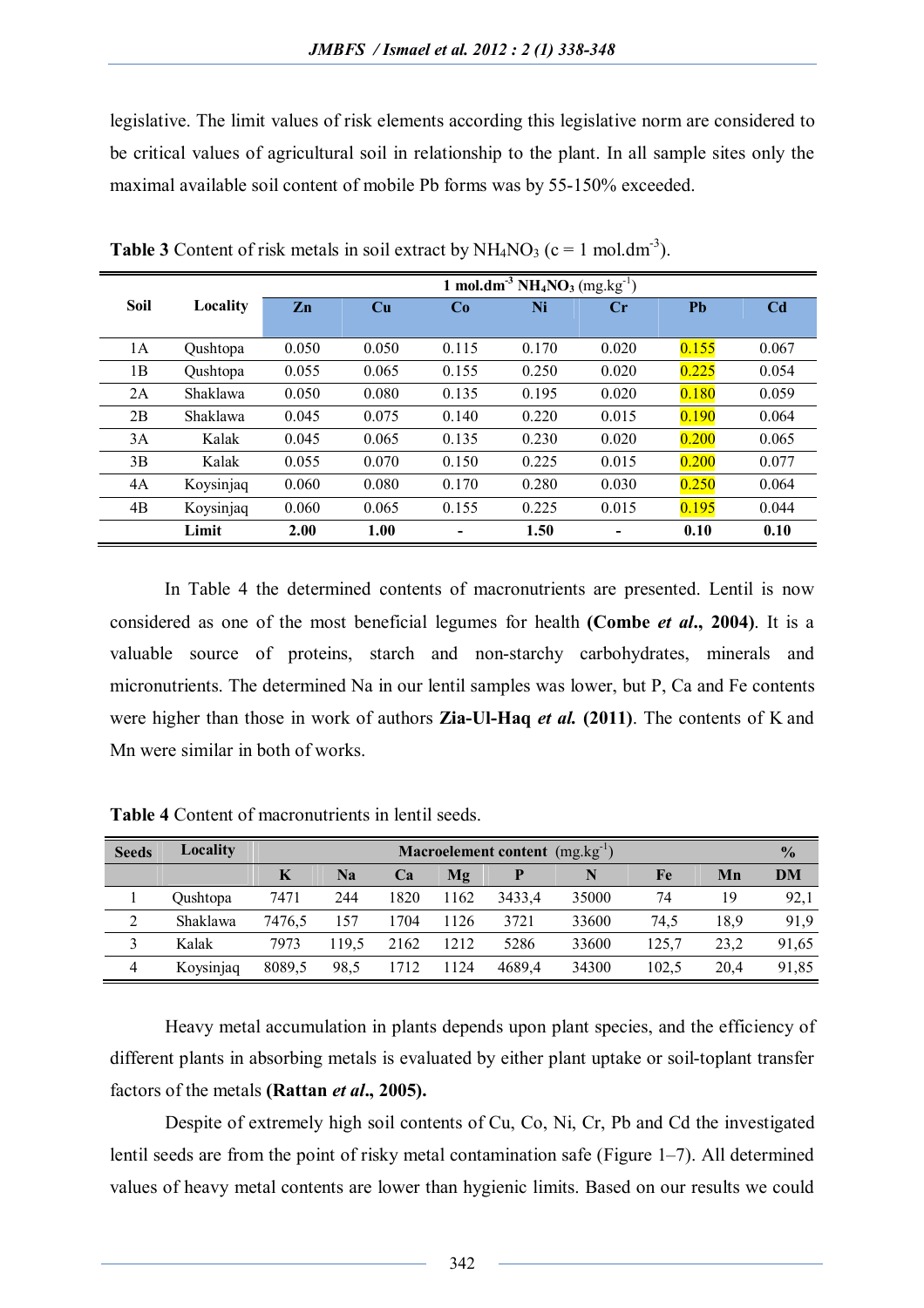suppose that lentil can be grown also in the soil with enhanced amounts of risky metals without danger of lentil seeds contamination.



Figure 1 Content of Zn in lentil seeds in mg.kg<sup>-1</sup>.



Figure 3 Content of Co in lentil seeds in mg.kg<sup>-1</sup>.



**Figure 5** Content of Cr in lentil seeds in mg.kg<sup>-1</sup>.



**Figure 2** Content of Cu in lentil seeds in mg.kg<sup>-1</sup>.



**Figure 4** Content of Ni in lentil seeds in mg.kg<sup>-1</sup>.



**Figure 6** Content of Pb in lentil seeds in mg.kg<sup>-1</sup>.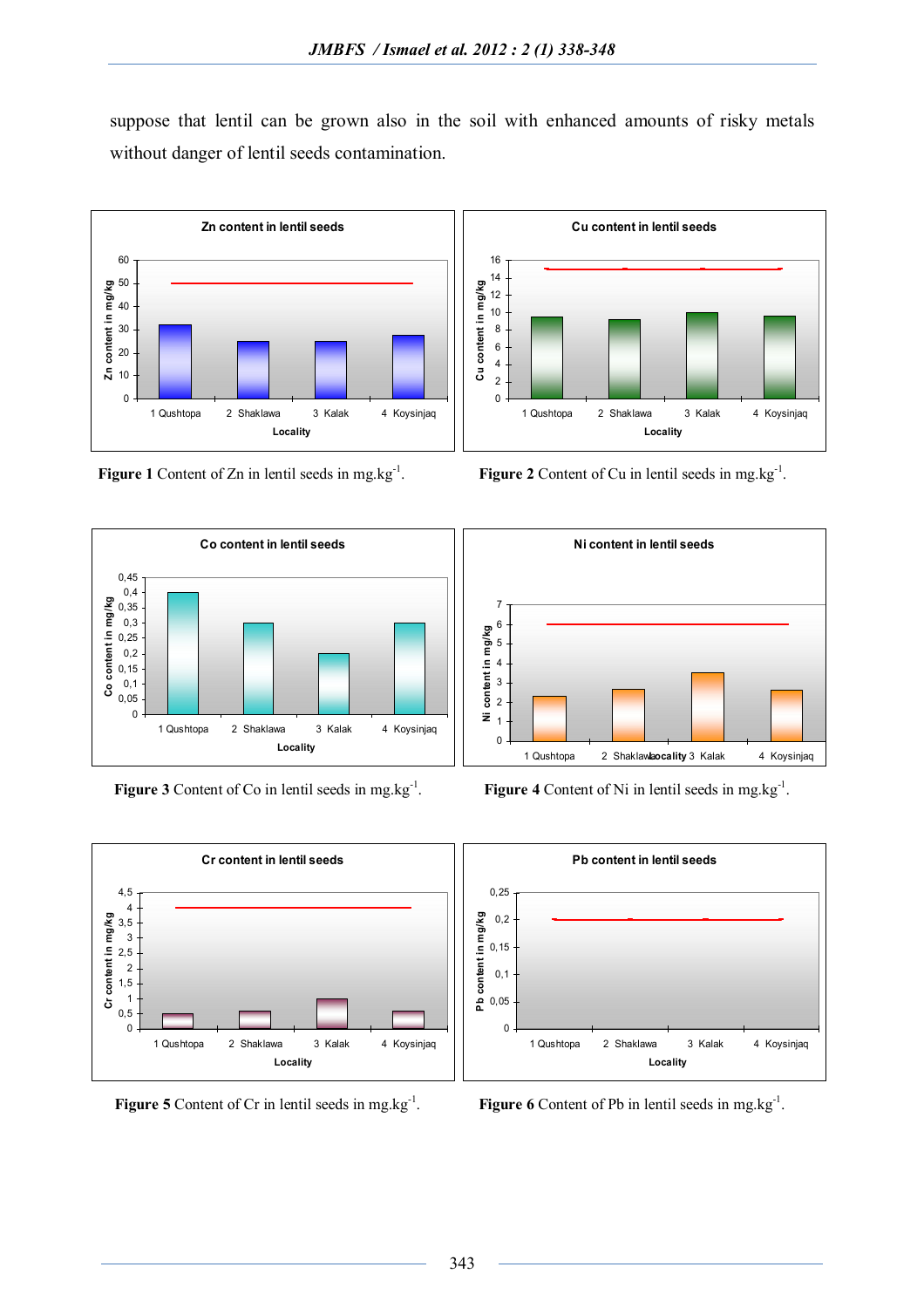

**Figure 7** Content of Cd in lentil seeds in mg.kg $^{-1}$ .

Lentil seeds are rich sources of proteins **(Iqbal** *et al***., 2006)** and bioactive peptides, including lecitins **(Cuadrado** *et al***., 2002)**, "defensin" protein **(Finkina** *et al***., 2008)**, and Bowman-Birk trypsin inhibitors **(Losso, 2008)**. The unsaponifiable lipid fraction of lentil is a potential source of bioactive components such as phytosterols, squalenen and tocopherols **(Ryan** *et al***., 2007)**. A number of researchers have confirmed the high antioxidant potential arising from tannin constituents present in plant extracts **(Amarowicz, 2007)**.

#### **CONCLUSION**

Despite of extremely high soil contents of Cu, Co, Ni, Cr, Pb and Cd all determined values of heavy metal contents in the investigated lentil seeds are lower than hygienic limits. Based on our results we could suppose that lentil belongs to plants with a high resistance to risky metal contamination. Lentil is an excellent source of nutrients, trace elements and also bioactive compounds and it plays the important role in the human nutrition.

### **REFERENCES**

AMAROWICZ, R. 2007. Tannins: the new natural antioxidants? In *European Journal of Lipid Science and Technology*. vol. 109, 2007, p. 549–551.

AYDINLAP, C. - MARINOVA, S. 2009. The effects of heavy metals on seed germination and plant growth on alfalfa plant (*Medicago sativa*). In *Bulgarian Journal of Agricultural Science*., vol. 15, 2009, p. 347-350.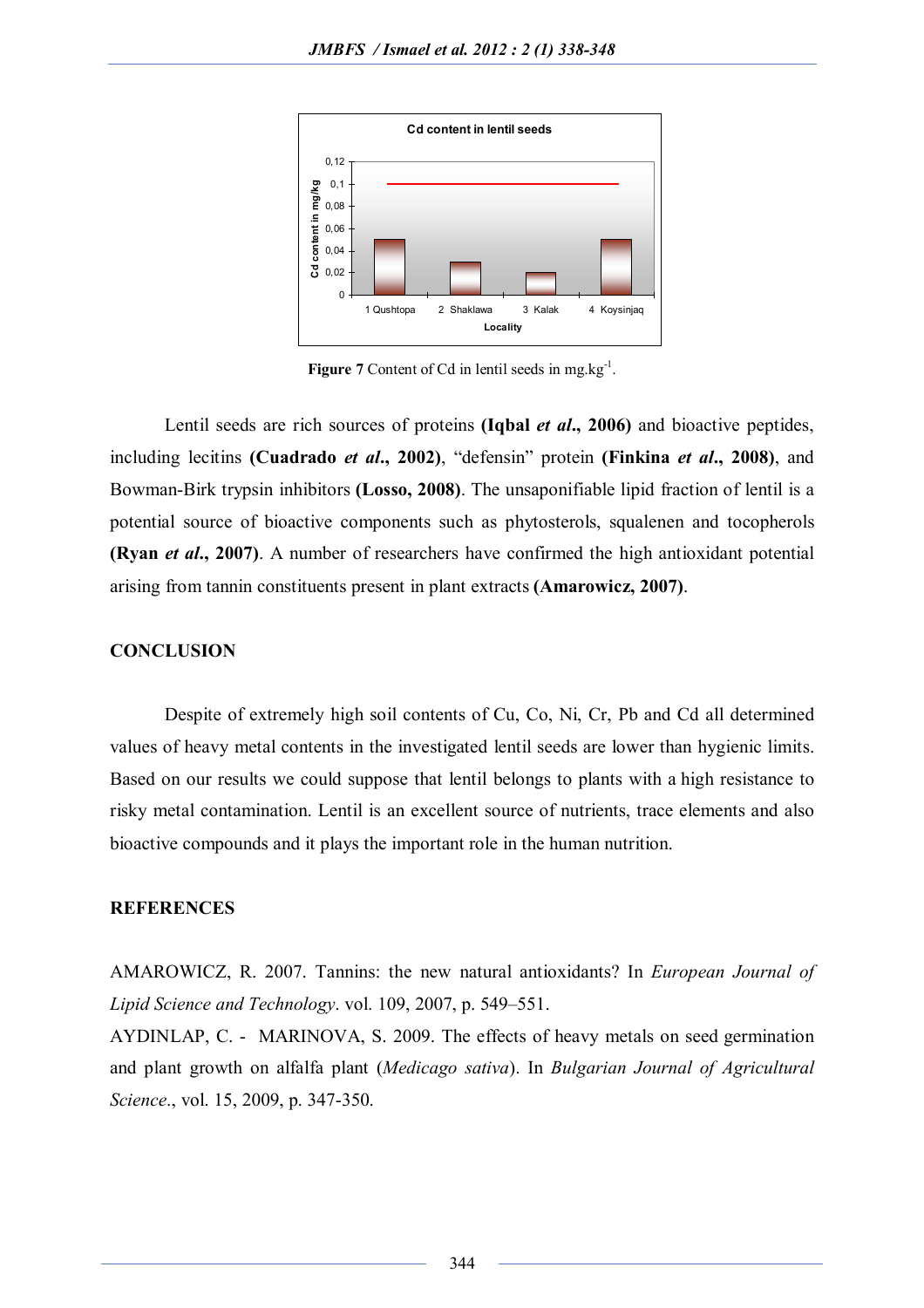BROWN, M. T. – WILKINS, D. A. 1986. The effect of zinc on germination, survival and growth of *Betula*. In *Environmental Pollution Series A, Ecological and Biological*, vol. 41, 1986, p. 53-61.

COMBE, E. - PIRMAN, T. - STEKAR. J. - HOULIER, M.L. - MIRAND, P. P. 2004. Differential effect of lentil feeding on proteosynthesis rates in the large intestine, liver and muscle of rats. In *The Journal of Nutritional Biochemistry,* vol. 15, 2004, p. 12–17.

Commission Regulation EC No. 1881/2006. http://www. eur-lex.europa.eu.

CONTI, M. - CUBADDA, F. - CARCEA, M. 2000. Trace metals in soft and durum wheat from Italy. In *Food Additives and Contaminants,* vol. 17, 2000, p. 45-53.

Council Directive 86/278/EEC.1986. Official Journal of the European Communities, L 181 de 04/07/1986, 0006–0012.

CUADRADO, C. - HAJOS, G. - BURBANO, C. 2002. Effect of natural fermentation on the lectin of lentils measured by immunological methods. In *Food and Agricultural Immunology,* vol. 14, 2002, no. 14, p. 41-4.

DAS, A. 1990. Metal ion induced toxicity and detoxification by chelation therapy. In *1st(ed) A text book on medical aspects of bioinorganic chemistry*, CBS, Delhi, 1990, p.17-58.

FAIRWEATHER-TAIT, S. 1988. Zinc in human nutrition. In *Nutrition Research Review,* vol. 1, 1988, p. 23-37.

FINKINA, K. I. - SHRAMOVA, E. I. - TAGAEV, A. A. - OVCHINNIKOVA, T. V. 2008. A novel defensin from the lentil (Lens culinaris) seeds. In *Biochemical and Biophysical Research Communications,* vol. 371, 2008, p. 860-865.

GRAHAM, G. - CORDANO, A. 1976. Copper deficiency in human subjects. In *Prasad A, Oberleas D*, The Nutrition Foundation. Trace elements in human health and diseases. vol (1). Zinc and copper. New York: Academic press, 1976.

IARC. 1993. Cadmium and cadmium compounds. In: *Beryllium, cadmium, mercury and exposure in the glass manufacturing industry*. IARC Monographs on the evaluation of carcinogenic risks to humans, vol. 58, 1993, p. 119-237, International Agency for Research on Cancer, Lyon.

IQBAL, A. - KHALIL, I. A. – ATEEQ, N. – KHAN, M. S. 2006. Nutritional quality of important food legumes. In *Food Chemistry*, vol. 97, 2006, 97, p. 331-335.

JARUP, L. 2003. Hazards of heavy metal contamination. In *British Medical Bulletin,* vol. 68, 2003, p. 167-182.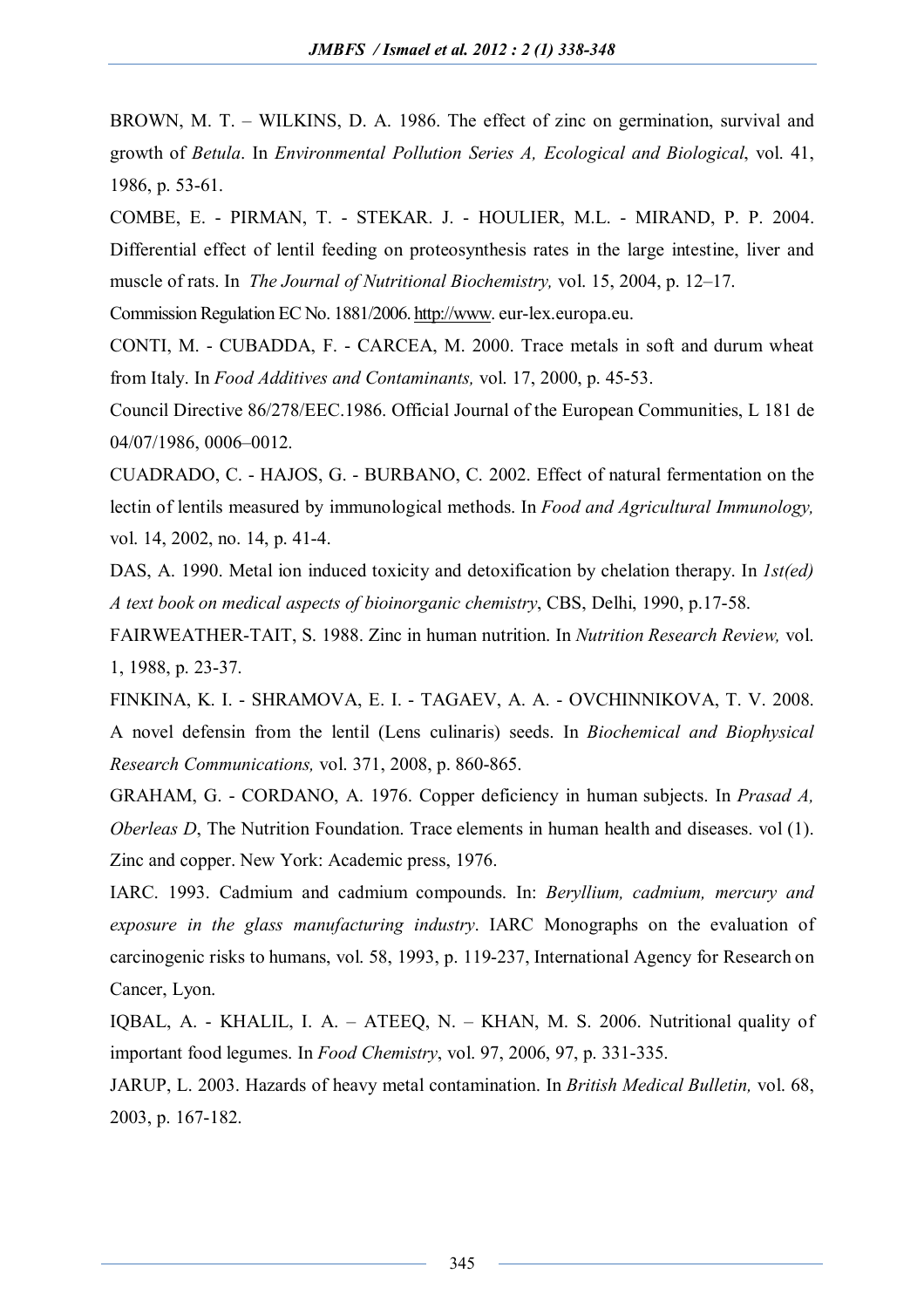JARUP, L. - BERGLUND, M. - ELINDER, C. – ORDBERG, G. – VAHTER, M. 1998. Health effects of cadmium exposure – a review of the literature and a risk estimate. In *Scandinavian Journal of Work, Environment & Health*, vol. 24, 1998, p. 1-51.

JORHERM, L. – SUNDSTROEM, B. 1993. Levels of lead, cadmium, zinc, copper, nickel, chromium, manganese and cobalt in foods on the Swedish market, 1983-1990. In *Journal of Food Composition and Analysis*, vol. 6, 1993, p. 223-241.

KABATA-PENDIAS, A. – PENDIAS, H. 1973. Influence of the intensity of agriculture on the natural environment. In *Zeszyty Problemowe Postepow Nauk Rolniczych*, vol. 145, 1973, p. 63-78.

KABIR, M. – IQBAL, M. Z. – SHAFIGH, M. – FAROOGI, Z. R. 2008. Reduction in germination and seedling growth of *Thespesia populnea* L., caused by lead and cadmium treatments. In *Pakistan Journal of Botany*., vol. 40, 2008, no. 6, p. 2419-2426.

KUHAD, M. S. – MALIK, R. S. - SINGH, A. 1989. Background levels of heavy metals in agricultural soils of Indo–Gangetic Plains of Haryana. In *Journal of the Indian Society of Soil Science,* vol. 37, 1989, p. 700–705.

LAMY, I. - VAN OORT, F. – DERE, C. - BAIZE, D. 2006. Use of major and trace element correlations to assess metal migration in sandy luvisols irrigated with wastewater.In *European Journal of Soil Science.,* vol. 57, 2006, p. 731–740.

LOSSO, J. N. 2008. The biochemical and functional food properties of the Bowman-Birk inhibitor. In *Critical Reviews in Food Science and Nutrition*., vol. 4, 2008, p. 94-118.

MURTAZA, G. – GHAFOOR, A. - QADIR, M. 2008. Accumulation and implications of Cd, Co and Mn in soils and vegetables irrigated with city effluent. In *Journal of the Science of Food and Agriculture*, vol. 88, 2008, p. 100–107.

ONIANWA, P. - ADETOLA, I. - IWEGBUE, C. – OJO, M. – TELLA, O. 1999. Trace heavy metals composition of some Nigerian beverages and food drinks. In *Food Chemistry,* vol. 66, 1999, p. 275- 279.

PENNINGTON, J. C. - HAYES, C. A. - MYERS, K. F. - OCHMAN, M. - GUNNISON, D. - FELT, D. R. - MCCORMICK, E. F. 1995a. "Fate of 2, 4, 6- trinitrotoluene in a simulated compost system." In *Chemosphere,* vol. 30, 1995, p. 429-438.

PENNINGTON, J. - SCHOEN, S. - SALMON, G. - YOUNG, B. – JOHN, R. – MART, R. 1995b. Composition of core foods of the USA food supply 1982 – 1991. III. Copper, manganese, selenium and iodine. In *Journal of Food Composition and Analysis*, vol. 8, 1995, p. 171-217.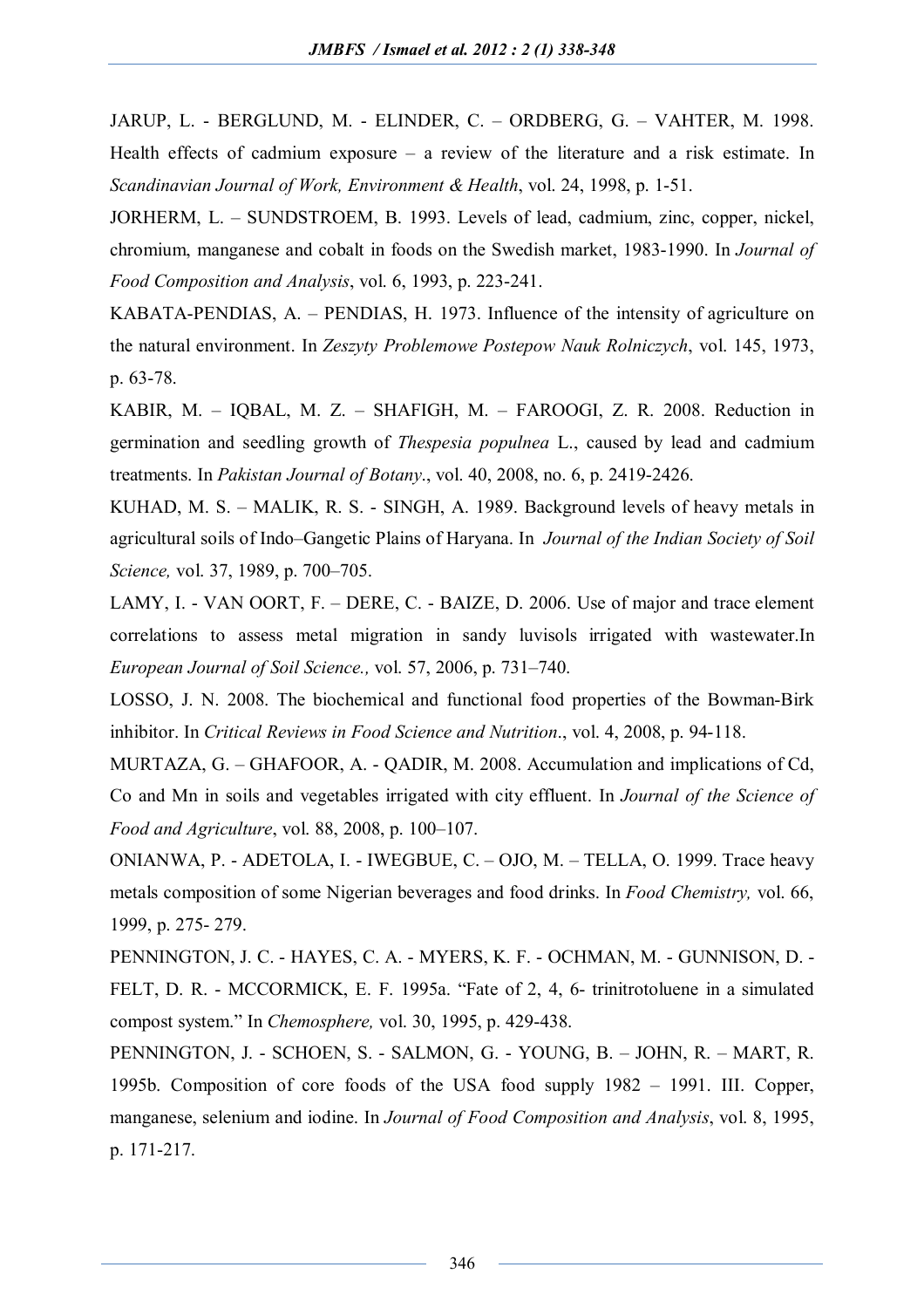PRASAD, A. 1976. Deficiency of zinc in man and its toxicity. In *Prasad, A.S, Oberleas, D., The nutrition foundation. Trace elements in human health and diseases*. vol.1. zinc and copper. New York:.Academic press, 1976, p. 1-20.

RATTAN, R. K. - DATTA, S. P. - CHHONKAR, P. K. - SURIBABU, K. - SINGH, A. K. 2005. Long-term impact of irrigation with sewage effluents on heavy metal content in soils, crops and groundwater-a case study. Agriculture. In *Ecosystem and Environment,* vol. 109, 2005, p. 310-322.

RYAN, E. - GALVIN, K. - CONNOR, T. P. O. – MAGUIRE, A. R. – BRIEN, N. M. O. 2007. Phytosterol, squalene, tocopherol content and fatty acid, pr file of selected seeds, grains, and legumes. In *Plant Foods for Human Nutrition.*, vol. 62, 2007, p. 85-91.

SALMASI, R. - TAVASSOLI, A. 2006. Pollution of south of Tehran ground waters with heavy metals. In *International journal of Environmental Science and Technology,* vol. 3, 2006, p. 147–152.

SARACOGLU, S. - TUZEN, M. - MENDIL, D. - SOYLAK, M. – ELCI, L. – DOGAN, M. 2004. Heavy metal content of hard biscuits produced in Turkey. In *Bulletin of Environmental Contamination and Toxicology,* vol. 73, 2004, p. 264-269.

SHAFIQ, M. – IQBAL, M. Z. 2005. The toxicity effects of heavy metals on germination and seedling growth of *Cassia siamea* Lamk. In *Journal of New Seeds*, vol. 7, 2005, p. 95-105.

SHAFIQ, M. – IQBAL, M. Z. – ATHAR, M. 2008. Effect of lead and cadmium on germination and seedling growth of *Leucaena leucocephala.* In *Journal of Applied Sciences and Environmental Management*., vol. 12, 2008, no. 2, p. 61- 66.

SINGH, D. – NATH, K. – SHARMA, Y. K. 2007. Response of wheat seed germination and seedling growth under copper stress. In *Journal of Environmental Biology*, vol. 28, 2007, no. 2, p. 409-414.

SOMER, E. 1974. Toxic potential of trace metals in foods. A review. In *Journal of Food Science,* vol. 39, 1974, p. 215- 217.

STEENLAND, K. – BOFFETTA, P. 2000. Lead and cancer in humans. In *American Journal of Industrial Medicine*., vol. 38, 2000, p. 295-299.

WHO. 1992. Cadmium. *Environmental Health Criteria*, Vol. 134, Geneva.

WHO. 1995. Lead. *Environmental Health Criteria*, Vol. 165, Geneva.

WU LEUNG, W. – BUTRUM, R. 1972. Proximate composition, mineral and vitamin contents of East Asian foods. In: food composition table for use in East Asia (pp. 5-187). Bethesda, M. D: Food and Agriculture Organization (FAO) and United State Department of Health, Education and Welfare.